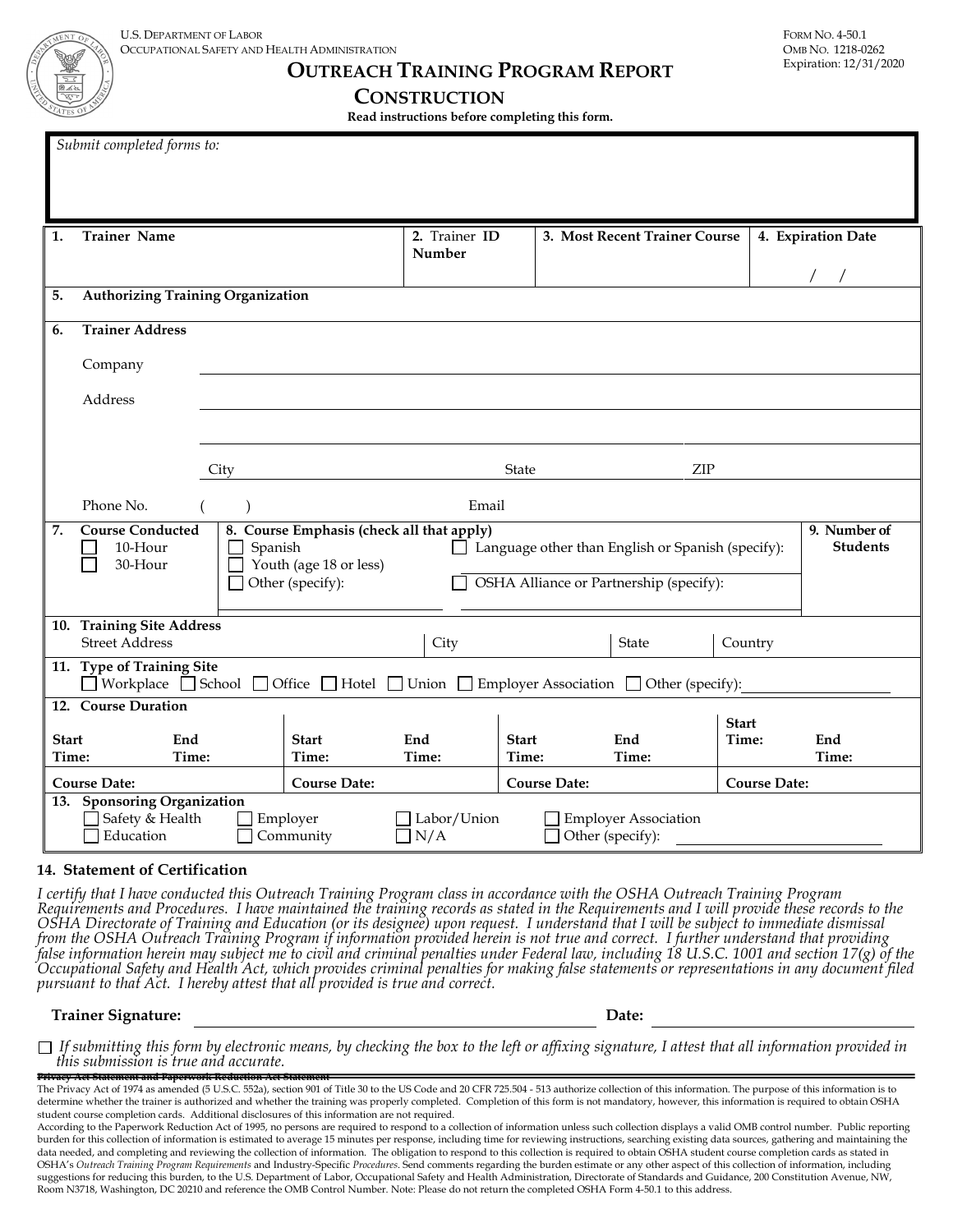# **OUTREACH TRAINING PROGRAM REPORT**

## **CONSTRUCTION**

**Read instructions before completing this form.**

| 15. Topic Outline                                                                                                                                                                                                                                                                                |                    |
|--------------------------------------------------------------------------------------------------------------------------------------------------------------------------------------------------------------------------------------------------------------------------------------------------|--------------------|
| 10-Hour Topics                                                                                                                                                                                                                                                                                   |                    |
| *Indicate the amount of time spent on each topic in the class.                                                                                                                                                                                                                                   | <b>TOTAL HOURS</b> |
| <b>REQUIRED</b><br>Hours*                                                                                                                                                                                                                                                                        |                    |
| Introduction to OSHA<br>OSHA Focus Four Hazards - note the total time spent on the line to<br>the left, and indicate the time breakdown on each line below:<br>Falls<br>Electrocution<br><b>Struck By</b>                                                                                        |                    |
| Caught-In or Between<br>Personal Protective Equipment<br>Health Hazards in Construction                                                                                                                                                                                                          |                    |
| <b>ELECTIVE</b><br>Cranes, Derricks, Hoists, Elevators, and Conveyors<br>Excavations<br>Materials Handling, Storage, Use and Disposal<br>Scaffolds<br>Stairways and Ladders                                                                                                                      |                    |
| Tools - Hand and Power<br><b>OPTIONAL</b>                                                                                                                                                                                                                                                        |                    |
|                                                                                                                                                                                                                                                                                                  |                    |
|                                                                                                                                                                                                                                                                                                  |                    |
| <b>TOTAL HOURS</b>                                                                                                                                                                                                                                                                               |                    |
| 30-Hour Topics                                                                                                                                                                                                                                                                                   |                    |
| *Indicate the amount of time spent on each topic in the class.                                                                                                                                                                                                                                   |                    |
| <b>REQUIRED</b><br>Hours <sup>*</sup>                                                                                                                                                                                                                                                            |                    |
| Introduction to OSHA<br>Managing Safety and Health<br>OSHA Focus Four Hazards - note the total time spent on the line to<br>the left, and indicate the time breakdown on each line below:<br>Falls<br>Electrocution<br><b>Struck By</b><br>Caught-In or Between<br>Personal Protective Equipment |                    |
| Health Hazards in Construction                                                                                                                                                                                                                                                                   |                    |
| Stairways and Ladders                                                                                                                                                                                                                                                                            |                    |
| <b>ELECTIVE</b>                                                                                                                                                                                                                                                                                  |                    |
| Concrete and Masonry Construction                                                                                                                                                                                                                                                                |                    |
| Confined Space Entry<br>Cranes, Derricks, Hoists, Elevators, and Conveyors                                                                                                                                                                                                                       |                    |
| Ergonomics                                                                                                                                                                                                                                                                                       |                    |
| Excavations                                                                                                                                                                                                                                                                                      |                    |
| Fire Protection and Prevention                                                                                                                                                                                                                                                                   |                    |
| Materials Handling, Storage, Use and Disposal<br>Motor Vehicles, Mechanized Equipment and Marine Operations;<br>Rollover Protective Structures and Overhead Protection; and<br>Signs, Signals and Barricades                                                                                     |                    |
| Powered Industrial Vehicles                                                                                                                                                                                                                                                                      |                    |
| Safety and Health Programs                                                                                                                                                                                                                                                                       |                    |
| Scaffolds                                                                                                                                                                                                                                                                                        |                    |
| <b>Steel Erection</b>                                                                                                                                                                                                                                                                            |                    |
| Tools - Hand and Power                                                                                                                                                                                                                                                                           |                    |
| Welding and Cutting                                                                                                                                                                                                                                                                              |                    |
| Foundations for Safety Leadership                                                                                                                                                                                                                                                                |                    |
| <b>OPTIONAL</b>                                                                                                                                                                                                                                                                                  |                    |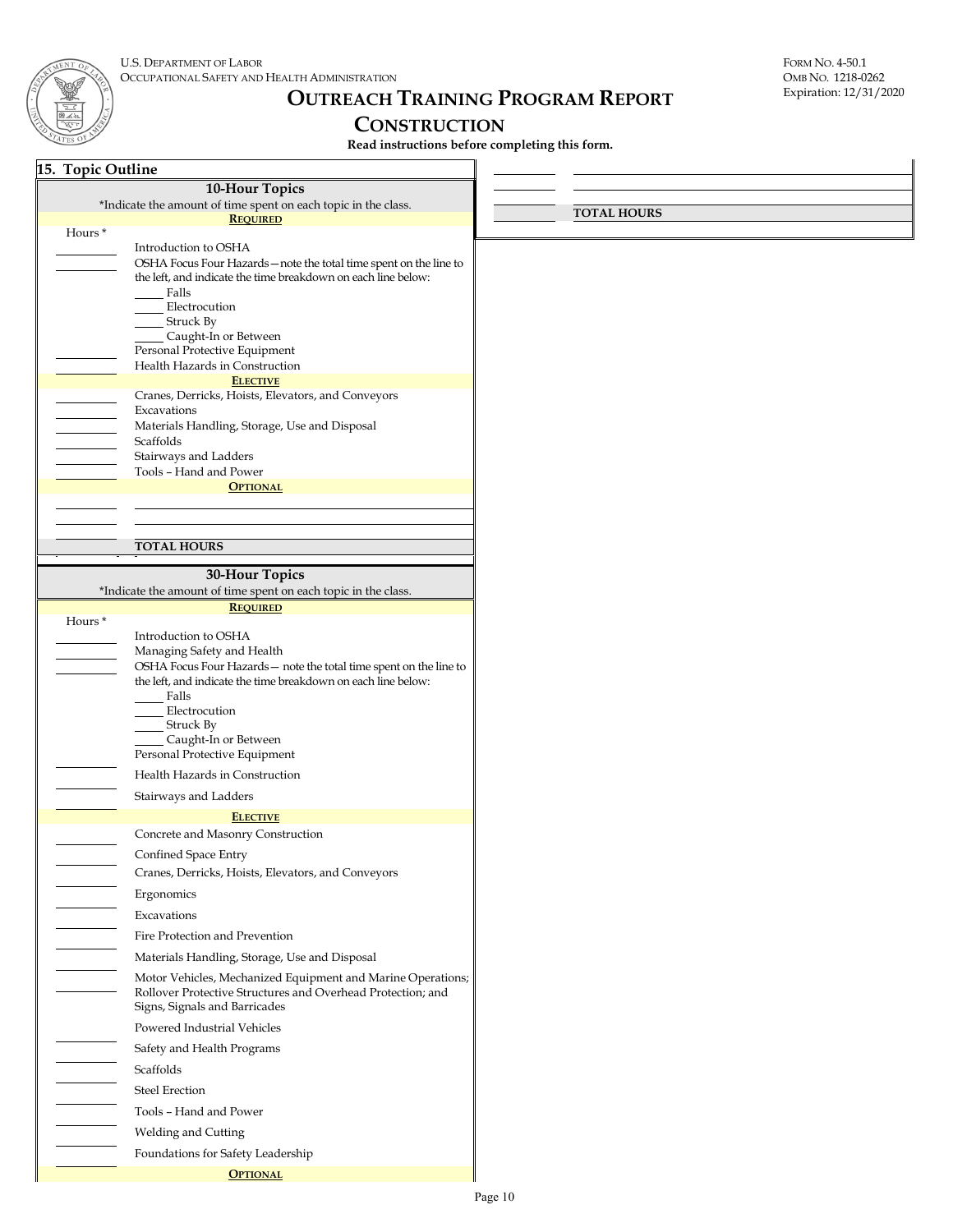

# **OUTREACH TRAINING PROGRAM REPORT**

## **CONSTRUCTION**

**Read instructions before completing this form.**

#### **Instructions for Outreach Training Program Trainer**

The Occupational Safety and Health Administration (OSHA) Outreach Training Program is a voluntary orientation training program aimed at workers. It provides workers with information about OSHA and an overview of job hazards. Trainers authorized through the OSHA Outreach Training Program must conduct Outreach Training Program classes in accordance with the current *Outreach Training Program Requirements* and Industry-Specific *Procedures* issued by the Directorate of Training and Education (DTE). The *Outreach Training Program Requirements* and Industry-Specific *Procedures* can be found online at the OSHA.gov Web site under Training, OSHA Outreach Training Program.

#### **Item 1 Trainer Name**

List the trainer's full name. When completing student course completion cards, print or type the trainer's name on each card. Names must be legible.

#### **Item 2 ID Number**

This applies only to trainers who have already received student cards. New trainers do not have an ID number. ID numbers are issued to trainers after their initial course is documented. If this is the trainer's first class, or if the trainer has an updated trainer status, include a copy of the trainer card.

## **Item 3 Most Recent Trainer Course**

Indicate the most recent applicable course number you have completed.

## **Item 4 Expiration Date**

Enter the trainer authorization expiration date as listed on the bottom right of the Authorized Outreach Training Program Trainer card.

#### **Item 5 Authorizing Training Organization**

The trainer's Authorizing Training Organization (ATO) is the OSHA Training Institute (OTI) or the OTI Education Center that conducted the trainer's most recent trainer or update course. List the name of the Authorizing Training Organization.

**Item 6 Trainer Address** Provide an address where to send the cards. The cards must be sent directly to the trainer.

## **Item 7 Course Conducted**

Place an "x" in the appropriate box. A separate report must be completed for each course completed.

#### **Item 8 Course Emphasis (check all that apply)** Place an "x" next to all the information that applies to the majority of this course. If the course included a special emphasis such as

|     | 16. Student Names      |
|-----|------------------------|
|     | Names must be legible. |
| 1.  |                        |
| 2.  |                        |
| 3.  |                        |
| 4.  |                        |
| 5.  |                        |
| 6.  |                        |
| 7.  |                        |
| 8.  |                        |
| 9.  |                        |
| 10. |                        |
| 11. |                        |
| 12. |                        |
| 13. |                        |
| 14. |                        |
| 15. |                        |
| 16. |                        |
| 17. |                        |
| 18. |                        |
| 19. |                        |
| 20. |                        |
| 21. |                        |
| 22. |                        |
| 23. |                        |
| 24. |                        |
| 25. |                        |
| 26. |                        |
| 27. |                        |
| 28. |                        |
| 29. |                        |
| 30. |                        |
| 31. |                        |
| 32. |                        |
| 33. |                        |
| 34. |                        |
| 35. |                        |
| 36. |                        |
| 37. |                        |
| 38. |                        |
| 39. |                        |
| 40. |                        |